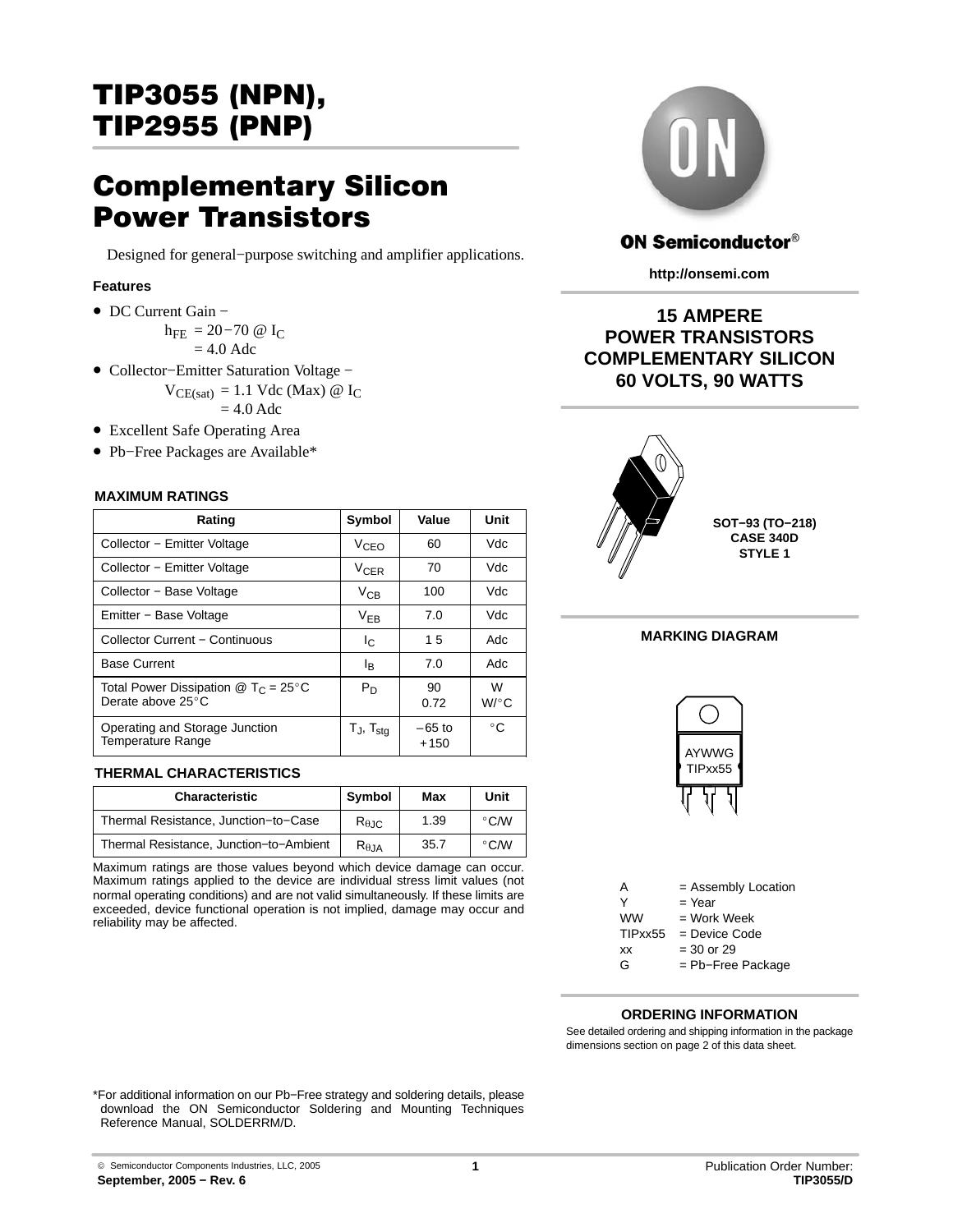## **TIP3055 (NPN), TIP2955 (PNP)**

## <span id="page-1-0"></span>**ORDERING INFORMATION**

| <b>Device</b>   | Package                      | <b>Shipping</b> |  |
|-----------------|------------------------------|-----------------|--|
| TIP3055         | SOT-93 (TO-218)              | 30 Units / Rail |  |
| <b>TIP3055G</b> | SOT-93 (TO-218)<br>(Pb-Free) | 30 Units / Rail |  |
| TIP2955         | SOT-93 (TO-218)              | 30 Units / Rail |  |
| TIP2955G        | SOT-93 (TO-218)<br>(Pb-Free) | 30 Units / Rail |  |

#### E E E WIT AN TROUBLE WELFSTAND A ETATWET LWW THE EXTREMINISM ORIGINAL INGOLAL INGOLAL INGOLAL INGOLAL INGOLAL I C unless otherwise noted)

| <b>Characteristic</b>                                                                                            | Symbol         | Min                      | <b>Max</b>               | Unit                     |
|------------------------------------------------------------------------------------------------------------------|----------------|--------------------------|--------------------------|--------------------------|
| OFF CHARACTERISTICS                                                                                              |                |                          |                          |                          |
| Collector-Emitter Sustaining Voltage (Note 1)<br>$(I_C = 30 \text{ m}$ Adc, $I_B = 0$ )                          | $V_{CEO(sus)}$ | 60                       | $\overline{a}$           | Vdc                      |
| <b>Collector Cutoff Current</b><br>$(V_{CE} = 70$ Vdc, $R_{BE} = 100$ Ohms)                                      | $I_{CER}$      | $\overline{\phantom{m}}$ | 1.0                      | mAdc                     |
| <b>Collector Cutoff Current</b><br>$(V_{CF} = 30$ Vdc, $I_B = 0$ )                                               | $I_{CEO}$      | $\qquad \qquad -$        | 0.7                      | mAdc                     |
| <b>Collector Cutoff Current</b><br>$(V_{CE} = 100$ Vdc, $V_{BE(off)} = 1.5$ Vdc)                                 | $I_{CEV}$      | $\qquad \qquad -$        | 5.0                      | mAdc                     |
| <b>Emitter Cutoff Current</b><br>$(V_{BF} = 7.0$ Vdc, $I_C = 0$ )                                                | <b>IEBO</b>    | $\overline{\phantom{0}}$ | 5.0                      | mAdc                     |
| <b>ON CHARACTERISTICS (Note 1)</b>                                                                               |                |                          |                          |                          |
| <b>DC Current Gain</b><br>$(I_C = 4.0$ Adc, $V_{CE} = 4.0$ Vdc)<br>$(I_C = 10$ Adc, $V_{CF} = 4.0$ Vdc)          | $h_{FE}$       | 20<br>5.0                | 70<br>$\equiv$           | $\overline{\phantom{0}}$ |
| Collector-Emitter Saturation Voltage<br>$(I_C = 4.0$ Adc, $I_R = 400$ mAdc)<br>$(I_C = 10$ Adc, $I_B = 3.3$ Adc) | $V_{CE(sat)}$  | $\overline{\phantom{0}}$ | 1.1<br>3.0               | Vdc                      |
| Base-Emitter On Voltage<br>$(I_C = 4.0$ Adc, $V_{CF} = 4.0$ Vdc)                                                 | $V_{BE(on)}$   | $\overline{\phantom{m}}$ | 1.8                      | Vdc                      |
| <b>SECOND BREAKDOWN</b>                                                                                          |                |                          |                          |                          |
| Second Breakdown Collector Current with Base Forward Biased<br>$(V_{CF} = 30$ Vdc, t = 1.0 s; Nonrepetitive)     | $I_{s/b}$      | 3.0                      | $\qquad \qquad -$        | Adc                      |
| <b>DYNAMIC CHARACTERISTICS</b>                                                                                   |                |                          |                          |                          |
| Current Gain - Bandwidth Product<br>$(I_C = 0.5$ Adc, $V_{CE} = 10$ Vdc, $f = 1.0$ MHz)                          | $f_T$          | 2.5                      | $\overline{\phantom{0}}$ | <b>MHz</b>               |
| Small-Signal Current Gain<br>$(V_{CF} = 4.0$ Vdc, $I_C = 1.0$ Adc, $f = 1.0$ kHz)                                | $h_{fe}$       | 15                       | $\qquad \qquad -$        | kHz                      |
|                                                                                                                  |                |                          |                          |                          |

1. Pulse Test: Pulse Width =  $300 \mu s$ , Duty Cycle  $\leq 2.0\%$ .

NOTE: For additional design curves, refer to electrical characteristics curves of 2N3055.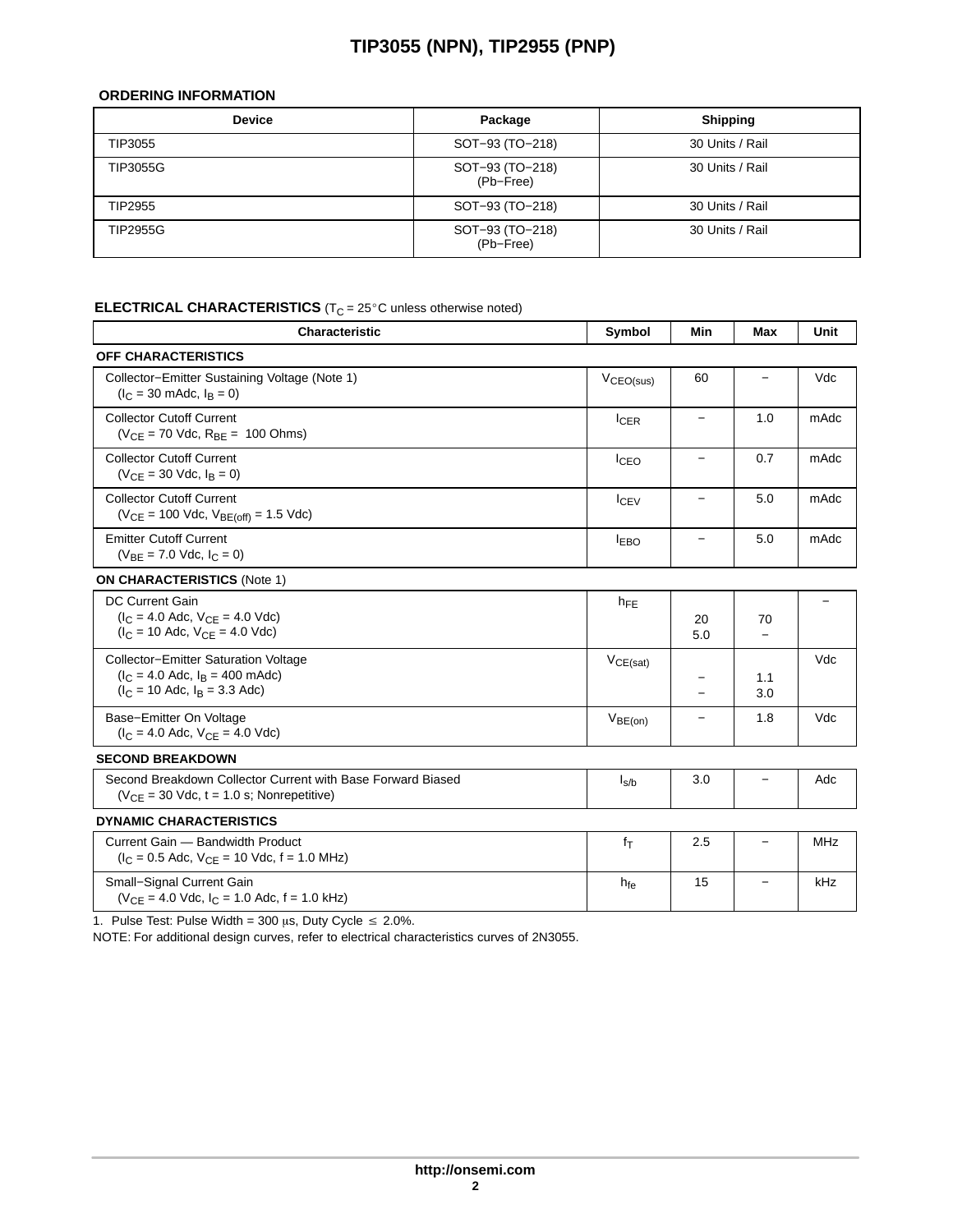## **TIP3055 (NPN), TIP2955 (PNP)**



**Figure 1. DC Current Gain**



**Figure 2. Maximum Rated Forward Bias Safe Operating Area**

There are two limitations on the power handling ability of a transistor: average junction temperature and second breakdown. Safe operating area curves indicate  $I_C - V_{CE}$ limits of the transistor that must be observed for reliable operation; i.e., the transistor must not be subjected to greater dissipation than the curves indicate. Example, the data of Figure 2 is based on  $T_C = 25^{\circ}C$ ;  $T_{J(pk)}$  is

variable depending on power level. Second breakdown pulse limits are valid for duty cycles to 10% but must be derated for temperature.